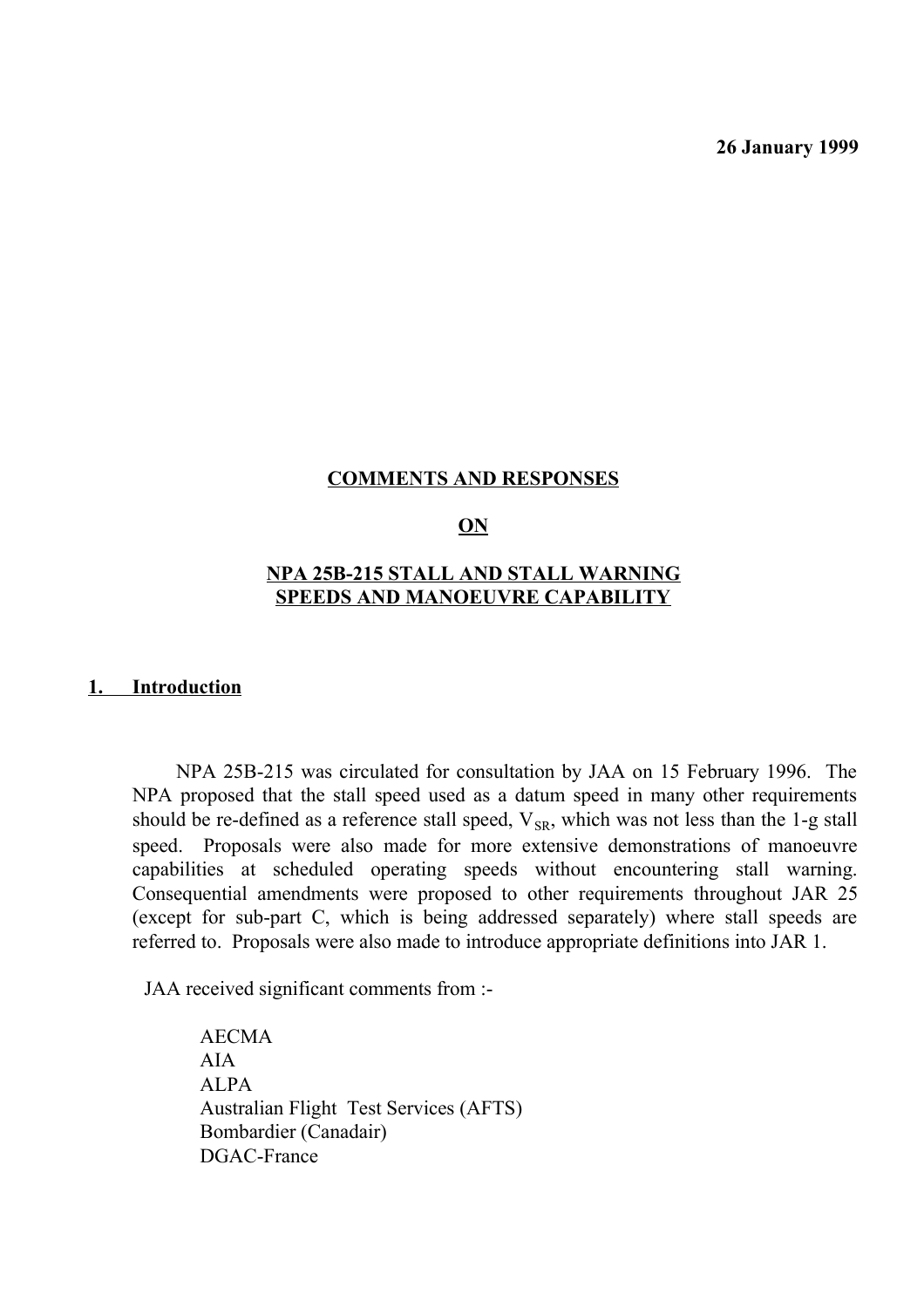Douglas Aircraft Company LBA Raytheon Transport Canada

In addition, IFALPA endorsed the ALPA comments. CAA (UK) made an observation related to the NPA and the proposals were endorsed without comments by Airtours International and the regulatory authorities of Denmark, Hungary and Monaco.

The proposals had been fully harmonised with the FAA who published an equivalent NPRM (Notice 95-17) proposing amendments to FAR 25 and FAR 1. The comments received by the FAA closely matched those received by JAA, but included some additional comments. To satisfy the desire that the finally adopted changes are fully harmonised between JAA and FAA, all comments received were jointly addressed.

The vast majority of the proposals, dealing solely with consequential adjustments to the factors applied to datum stall speeds in other requirements, attracted no comments at all. No commentators commented adversely on the principle of re-defining the datum stall speed as the 1-g speed, although comments were received on the detail of how the new datum speed (the reference stall speed) was defined. The principle of adjusting factored stall speeds by roughly 94% to determine minimum operating speeds, in consequence to the shift in the datum speed, was also endorsed, except to the extent that views were expressed on extending this to aeroplanes with stick pushers.

The vast majority of the comments received were related to :-

| 25.103 | stall speed definitions                        |
|--------|------------------------------------------------|
| 25.143 | manoeuvre demonstrations free of stall warning |
| 25.207 | stall warning                                  |

This document summarises all the significant comments received and JAA's responses to them.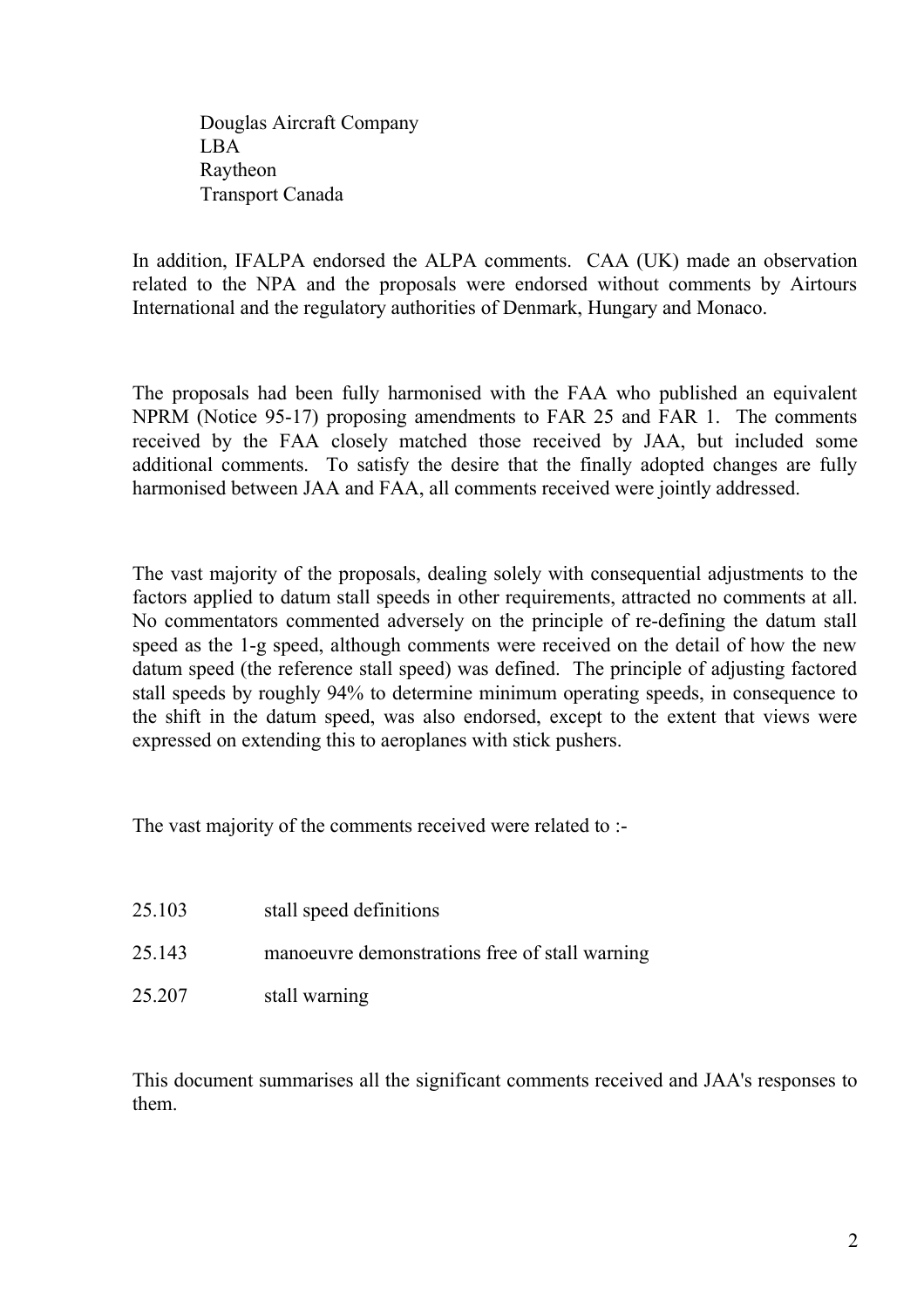# **2. Adoption of Proposals that Received no Comments**

The proposals related to the regulatory and guidance paragraphs listed below attracted no comments and are adopted without further change :-

| <b>JAR 1.2</b>     | Definitions                                                     |
|--------------------|-----------------------------------------------------------------|
| ACJ 25.21(d)       | Flight test tolerances                                          |
| JAR 25.107         | Take-off speeds                                                 |
| JAR 25.111         | Take-off path                                                   |
| JAR 25.119         | Landing climbs : all-engines-operating                          |
| JAR 25.121         | Climb : one-engine-inoperative                                  |
| JAR 25.125         | Landing                                                         |
| ACJ 25.145(d)      | Longitudinal control-take-off climb                             |
| JAR 25.147         | Directional and lateral control                                 |
| JAR 25.149         | Minimum control speed                                           |
| JAR 25.161         | Trim                                                            |
| JAR 25.175         | Demonstration of static longitudinal stability                  |
| JAR 25.181         | Dynamic stability                                               |
| JAR 25.201         | Stall demonstration (except that the proposed change to the     |
|                    | ACJ cross-reference in JAR $25.201(c)(1)$ is further amended    |
|                    | to read "ACJ $25.103(c)$ " due to editorial changes elsewhere). |
| ACJ $25.201(a)(2)$ | Stall demonstration                                             |
| ACJ 25.203         | Stall characteristics                                           |
| JAR 25.231         | Longitudinal stability and control (ground handling)            |
| JAR 25.233         | Directional stability and control (ground handling)             |
| JAR 25.237         | Wind velocities                                                 |
| JAR 25.773         | Pilot compartment view                                          |
| JAR 25.1001        | Fuel jettisoning system                                         |
| JAR 25.1323        | Airspeed indicating system                                      |
|                    | ACJ $25.1323(c)(2)$ Airspeed indicating system                  |
| JAR 25.1325        | Static pressure systems                                         |
| ACJ 25.1329        | Automatic pilot                                                 |
| JAR 25.1533        | Additional operating limitations                                |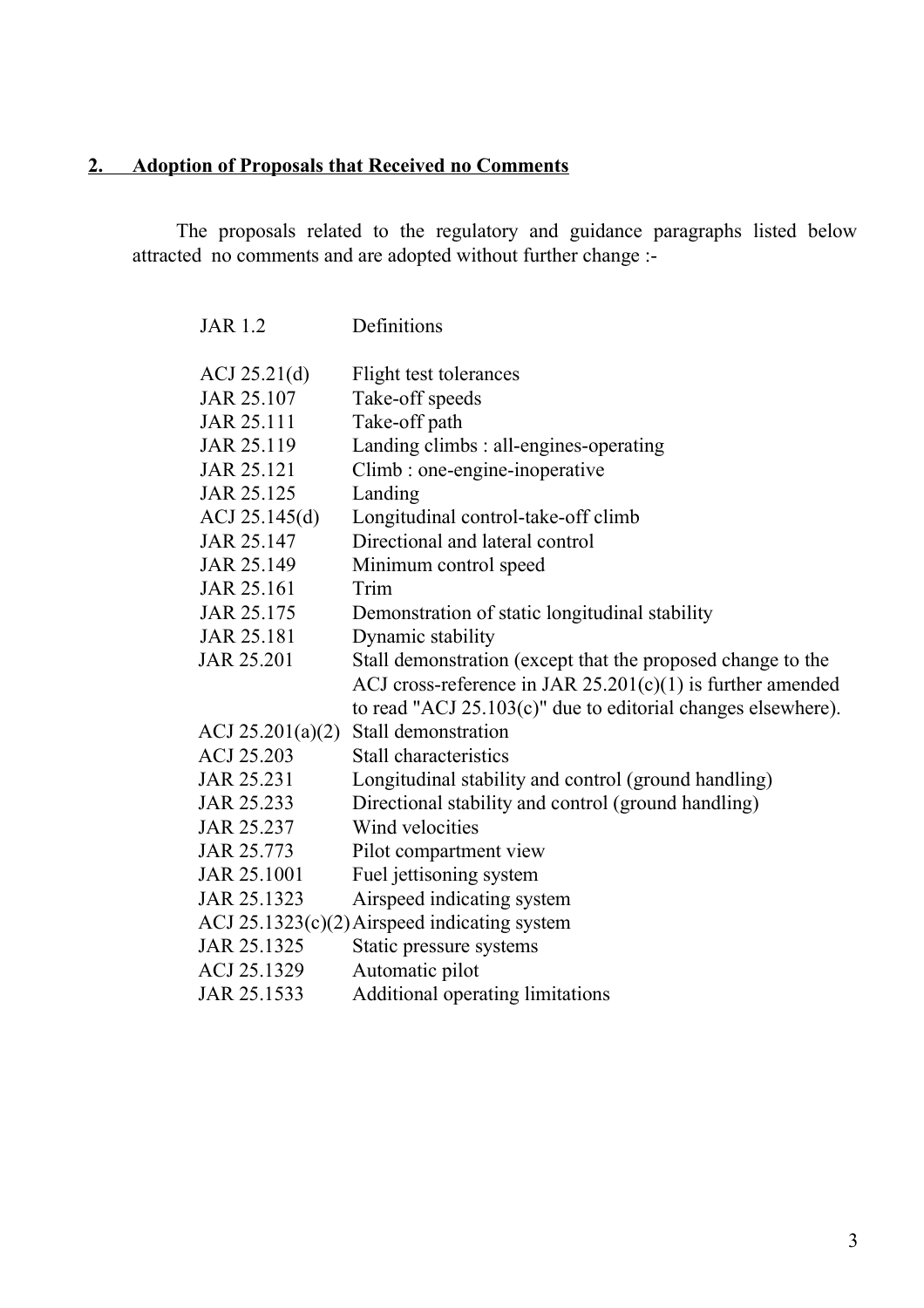#### **3. Discussion of Comments Received**

#### **3.1 JAR 25.103 and associated guidance material. Stall speed.**

In a covering letter to the NPA, JAA particularly sought comments on the question of whether aeroplanes fitted with a stick pusher, or similar device, should be treated differently, compared to aeroplanes with acceptable natural stalling characteristics. For such aeroplanes, the NPA proposed that the reference stall speed,  $V_{SR}$ , should be limited by the greater of the 1-g stall speed and the speed at which the device operated in 1-g flight. Thus, there would have been no penalty in terms of  $V_{SR}$ , compared to aeroplanes without such a device, where the device was set to operate at or beyond the  $C_{LMAX}$  point. Where the device operated before reaching the  $C_{LMAX}$  point, there would be a penalty but only to the extent that the device limited the  $C_{L}$  that could be demonstrated.

Even amongst the specialist study group that sponsored the NPA, there were divided views, with some believing strongly that a distinction should be made, for the reasons expressed in JAA's covering letter. A recent example of a turbojet aeroplane with a stick pusher and certificated in accordance with the 1-g stall speed concept, has been cited. In this case, the (non-JAA) domestic certificating authority required that the reference stall speed be declared as not less than 2 knots or 2% above the speed at which the stick pusher would operate in 1-g flight.

Two commentators responded in detail on this point. There was the manufacturer and the domestic certificating authority involved with the turbojet aeroplane cited above. The manufacturer supported the NPA proposals in making no distinction between pusher-equipped aeroplanes and those certificated on the basis of natural stalling characteristics. They believed that this provided similar safety in each case such that no safety case existed for applying higher margins between the pusher speed and operating speeds. This commentator also cited a European turbopropeller aeroplane with a stick pusher that had been widely certificated and validated (including by their own domestic authority) without the additional speed margins that had been imposed on their aeroplane.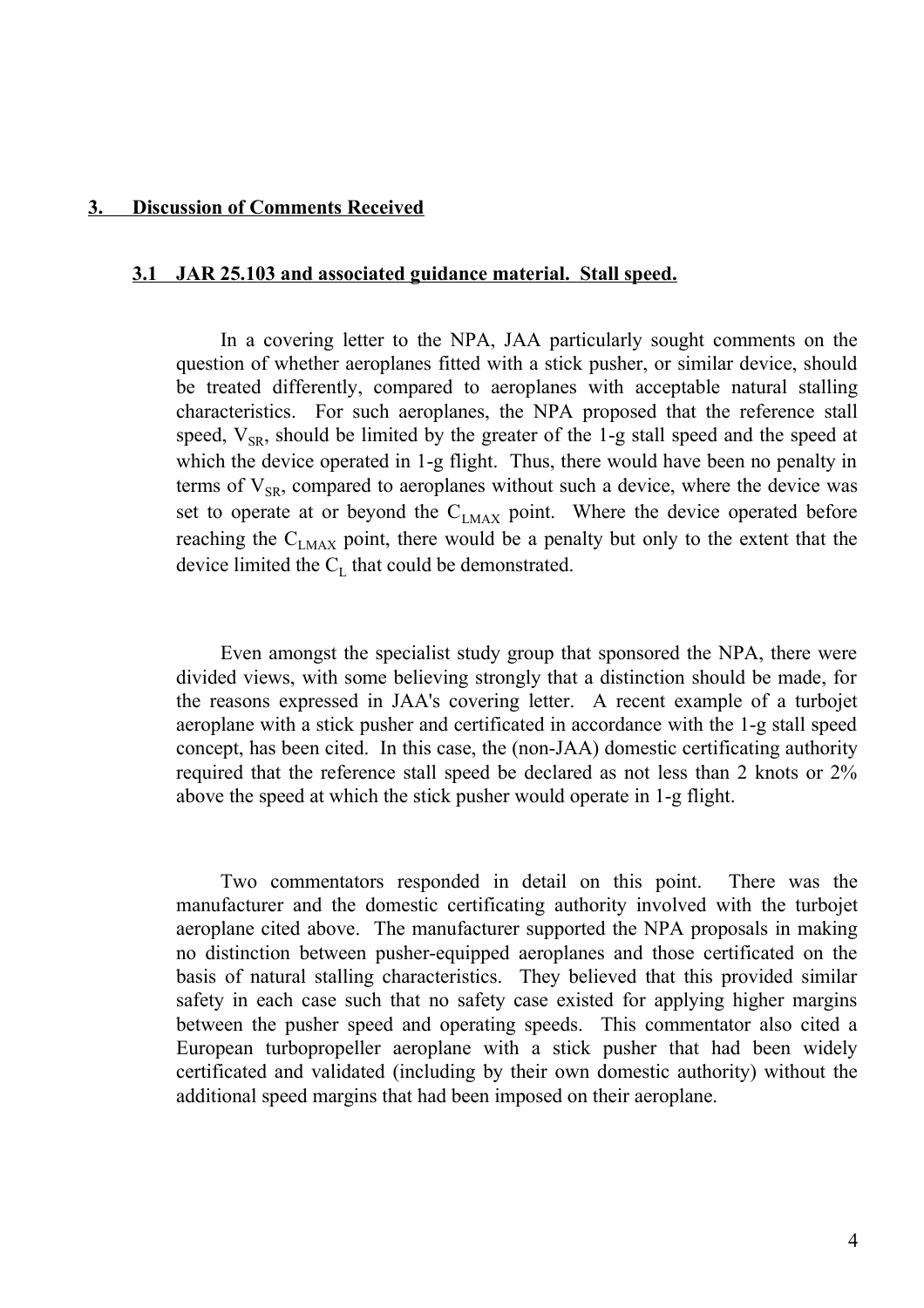The original certificating authority involved in this turbojet aeroplane commented that the proposals would probably have little effect on the minimum operating speeds for conventionally stalling aeroplanes, but could result in significant reductions, compared to existing requirements, for stick pusher aeroplanes. This would introduce a reduced level of safety compared to existing requirements and service experience related to pusher aeroplanes. They agreed that additional margins were not required for equivalence in lift margins, but argued that they were required to ensure equivalence with conventionally stalling aeroplanes in terms of protection provided by a pusher system, flight characteristics and system reliability and safety. It was these concerns that led this authority to set additional margins of 2% on minimum operating speeds on the turbojet aeroplane they had certificated; i.e.  $V_2$  not less than 1.15 times the pusher speed and  $V_{REF}$  not less than 1.25 times the pusher speed, compared to factors of 1.13 and 1.23, respectively, that would be permissible in accordance with the NPA. It was pointed out that both JAA and FAA had subsequently validated this aeroplane without changing the original authority's certification standard in this respect. The commentator also suggested that there was a similarity between their standard and the additional stall warning criterion proposed in the NPA for stick pusher aeroplanes (proposed JAR  $25.207(d)$ ).

This authority commentator also referred to the turbopropeller aeroplane with a stick pusher which they had evaluated and accepted without these additional margins. They reported that the aeroplane in question had excellent pusher and aircraft response characteristics, and that there was a significant, beneficial, effect of power on stall reference speed and manoeuvre capability at scheduled operating speeds, even in the asymmetric power case. This combination of factors had satisfied them that the relevant parts of the NPA could be applied without change in that case.

To account for their views, this commentator proposed an additional subparagraph to JAR 25.103, as amended by the NPA, to read :-

"In addition to the requirements of (sub-paragraph (c) of this paragraph), when devices that abruptly push the nose down at a selected angle of attack (e.g. stick pushers) are installed, the reference stall speed,  $V_{SR}$ , may not be less than 2 knots or 2 per cent, whichever is greater, above the speed at which the device operates. This requirement is not applicable for turbopropeller powered aircraft which demonstrate a significant reduction in the stall speed in the one engine inoperative, power on condition."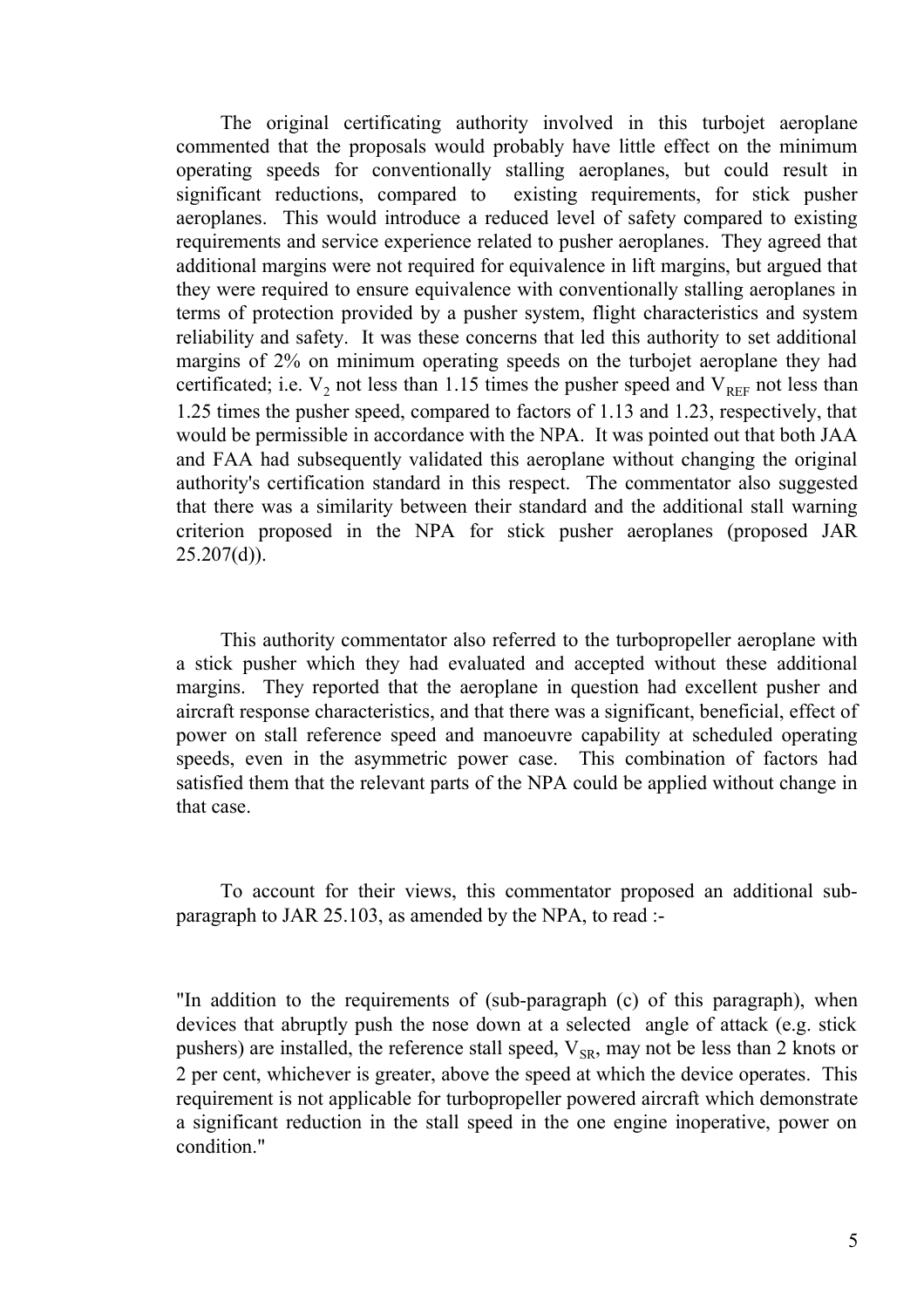JAA concurs with the proposal of the foreign authority commentator quoted above, that requiring the reference stall speed to be not less than 2 knots or 2 per cent, whichever is the greater above the speed at which the device operates, would provide a suitable criterion for such aeroplanes. JAA concurs with the commentator's analysis and fundamental principle that in terms of the protection from stall provided by such a device, the characteristics resulting from its operation, and its reliability and safety result in significant differences from a conventionally stalling airplane. Also, the difference between the 1-g stall speed and the minimum speed obtained in the stalling maneuver for this class of airplanes is more like 0 to 3 percent, rather than the 6 percent average for conventionally stalling airplanes upon which the reduction in operating speed factors was based. Permitting a significant reduction in the operating speeds for this class of airplanes could potentially result in a reduction in safety that is not justified by existing operational experience. The commentator's suggested additional constraint on  $V_{SR}$  represents a reasonable means to retain approximately equivalent safety without penalizing airplanes for which the device trigger point is at an angle-of-attack well beyond  $C_{L_{MAX}}$ . Therefore, as adopted, JAR 25.103(d) requires, for airplanes equipped with a device that abruptly pushes the nose down at a selected angle-of-attack, that  $V_{SR}$  not be less than 2 percent or 2 knots, whichever is greater, above the speed at which the device operates.

The same commentator had proposed that this additional criterion for aeroplanes with a stall identification device should not apply to "turbopropeller powered aircraft which demonstrate a significant reduction in the stall speed in the one engine inoperative power on condition". JAA recognises that this qualification to the "2 knots/2 per cent" criterion would avoid establishing an anomaly for one turbopropeller design that has been certificated with a stick pusher and without this criterion. However, JAA believes it would introduce a number of other concerns and anomalies. JAR 25 contains no requirements related to stalling with asymmetric power; indeed, such requirements were deleted from both FAR and JAR 25 some while ago. The beneficial effect of power on stall speeds applies to all aeroplanes, particularly those which are propeller-driven. It would be anomalous to give credit for this effect on the datum stall speeds only in the case of aeroplanes with stick pushers or similar devices. The reference stall speed is intended to provide a datum applicable to the critical loading and power conditions. Where the beneficial effects of power are significant under scheduled operating conditions, JAR 25 will continue to permit credit for this in the related operating speeds (see JAR 25.107(b)(2) and 25.119(b)(1)). This aspect of the commentator's proposal is not accepted and the criterion that  $V_{SR}$  shall not be less than 2 knots or 2 per cent, whichever is greater, above the speed at which a device such as a stick pusher operates, is adopted for all aeroplanes fitted with such devices.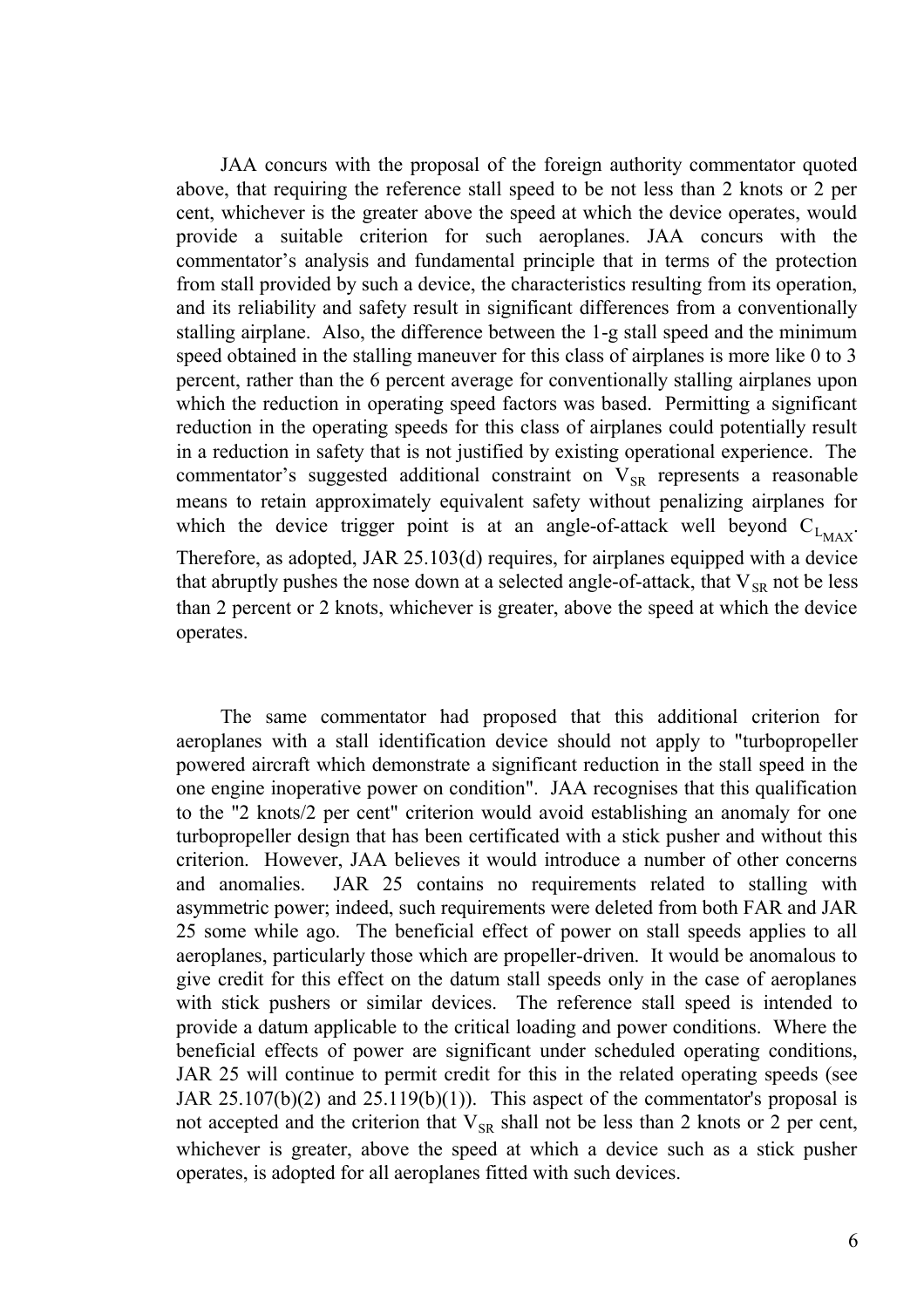Two other commentators responded on this aspect of how aeroplanes with pushers, or similar devices, should be treated. One advocated no distinction, but called for urgent work to define design requirements for stick pushers. The other recommended additional speed margins, such as 2%, for pushers aeroplanes that had "severe lateral problems at higher angles of attack (catastrophic roll off)". No guidance was offered on what might be considered "severe" or "catastrophic roll off" in this context, but the proposal referred to the certification of the turbojet aeroplane discussed previously.

The manoeuvre criteria contained in proposed new JAR 25.143(g) will ensure that all aeroplanes, whether or not they are equipped with a stick pushers or similar device, will satisfy minimum acceptable margins in terms of lift capability at scheduled operating speeds. However, JAA has concluded that some recognition of the characteristics and implications of using an artificial stall identification system, and the history to date of their use, should continue to be made. JAA does not agree with the comment that distinctions should be limited to aeroplanes fitted with stick pushers due to "severe lateral problems at higher angles of attack (catastrophic roll off)". It is considered that the stall characteristics requirements of JAR 25.201 are sufficient and that it would not be appropriate to require subjective judgements of the degree of unacceptability against these requirements, as would be the effect of this commentators proposal.

Two other commentators proposed editorial changes to the proposed text of JAR 25.103 to aid clarity without altering the technical intent. JAA concurs and the final amendment to be adopted has been revised editorially, substantially as these commentators suggested.

One other commentator proposed that the reference stall speed be based on  $C_{NMAX}$ , rather than  $C_{LMAX}$ , where  $C_N$  refers to the aerodynamic force coefficient normal to the aeroplane's body axis. The commentator argued that this change would simplify the analysis required, with consequential accuracy and/or cost benefits for applicants, as the analysis would relate to fixed body axes, rather than to flight path axes (as in the case with  $C_L$ ) which vary throughout the stalling manoeuvre. Furthermore, the commentator considered that this change would be slightly conservative (i.e. result in slightly higher values of  $V_{SR}$ ) for any practical transport aeroplane design. The commentator did not quantify the sensitivity in the determination of  $V_{SR}$  (based on  $C_{LMAX}$ ) due to likely errors in assumed flight path angle or the degree of conservatism that would be introduced for typical aeroplanes. This latter point would offset any economic benefits to operators of the suggested simplification of flight test instrumentation and analysis.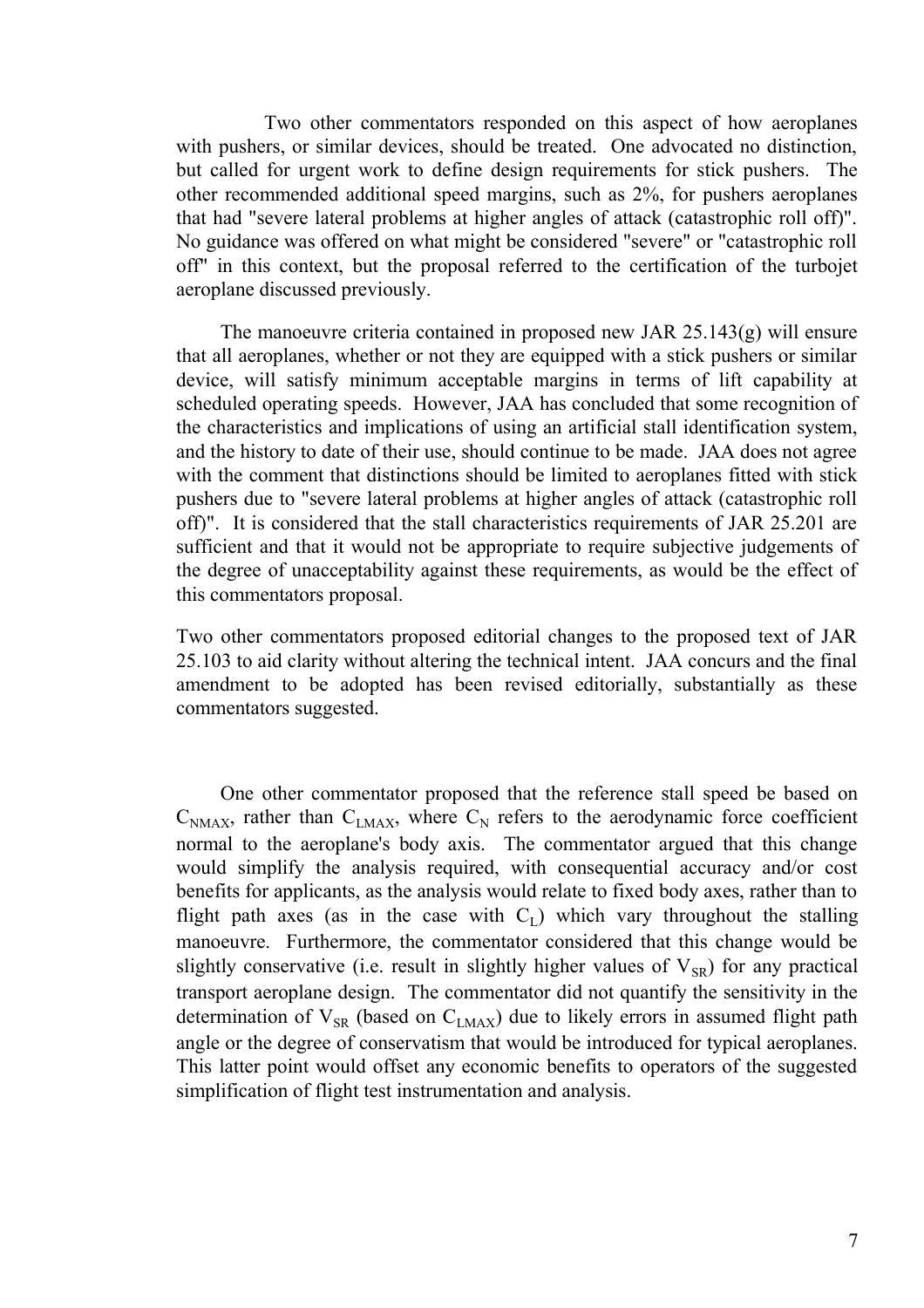These concerns over the analysis required, and any possible benefit of basing  $V_{SR}$  on aeroplane body axes, were not raised by any aircraft manufacturer. JAA does not consider that those certifications carried out so far using the 1g stall speed concept, based on  $C_{LMAX}$ , have revealed any significant problems with determining the required speeds to sufficient accuracy. The amendment to be adopted has not been changed due to this comment.

One commentator questions the reason for the new wording in JAR 25.103(a) (1) to describe the option of idle or zero thrust. The commentator does not see the new wording as an improvement in clarity. The current rule states that zero thrust must be used in determining the stalling speed, except that idle thrust may be used when it does not appreciably affect the stalling speed. Stated in this manner, the rule permits the use of zero thrust when idle thrust causes an increase in the stalling speed. On some turboprop airplanes, where flight idle thrust may be negative, a lower stall speed may be demonstrated using zero thrust than would occur with idle thrust.

The JAA considers such a loss of stall speed margin in a normal flight condition to be unacceptable. In NPA, the JAA proposed a change such that the reference stall speed must be determined with idle thrust, except in cases where that thrust level causes an appreciable decrease in the stall speed, not more than zero thrust must be used. There were no comments regarding the substance of the proposed change; therefore, this section is adopted as proposed.

A commentator suggests that it is technically more accurate in JAR 25.103(c) to refer to the lift coefficient in the definition of  $V_{C_{L_{MAX}}}$  as the load factor-corrected lift coefficient. The commentator also considers the proposed definition of  $V_{C_{L_{MAX}}}$ to be ambiguous and lacking in guidance material that would provide clarification. Other commentators made various editorial and formatting suggestions to further improve the clarity of JAR 25.103. The JAA agrees with these suggestions and has modified the proposal accordingly

#### **3.2 JAR 25.143 Controllability and Manoeuvrability : General**

The JAA received several comments regarding the proposed addition of maneuvering requirements as a new JAR 25.143(g). One commentator suggests that the JAA should perform a rigorous study before including a specific gust margin in airplane maneuvering requirements. The commentator points out that the same atmospheric gust would have different effects at different airspeeds, and that using the same gust margin throughout causes the proposed after takeoff maneuvering requirement at  $V_2$  speed to be unduly restrictive. In a similar vein, another commentator believes that the need for a 15-degree overshoot capability should first be justified by authorities. This commentator suggests that a 5-degree overshoot, as specified as an objective for accomplishing steep turns in the "Airplane Transport Pilot and Type Rating Practical Test Standards," would be more reasonable.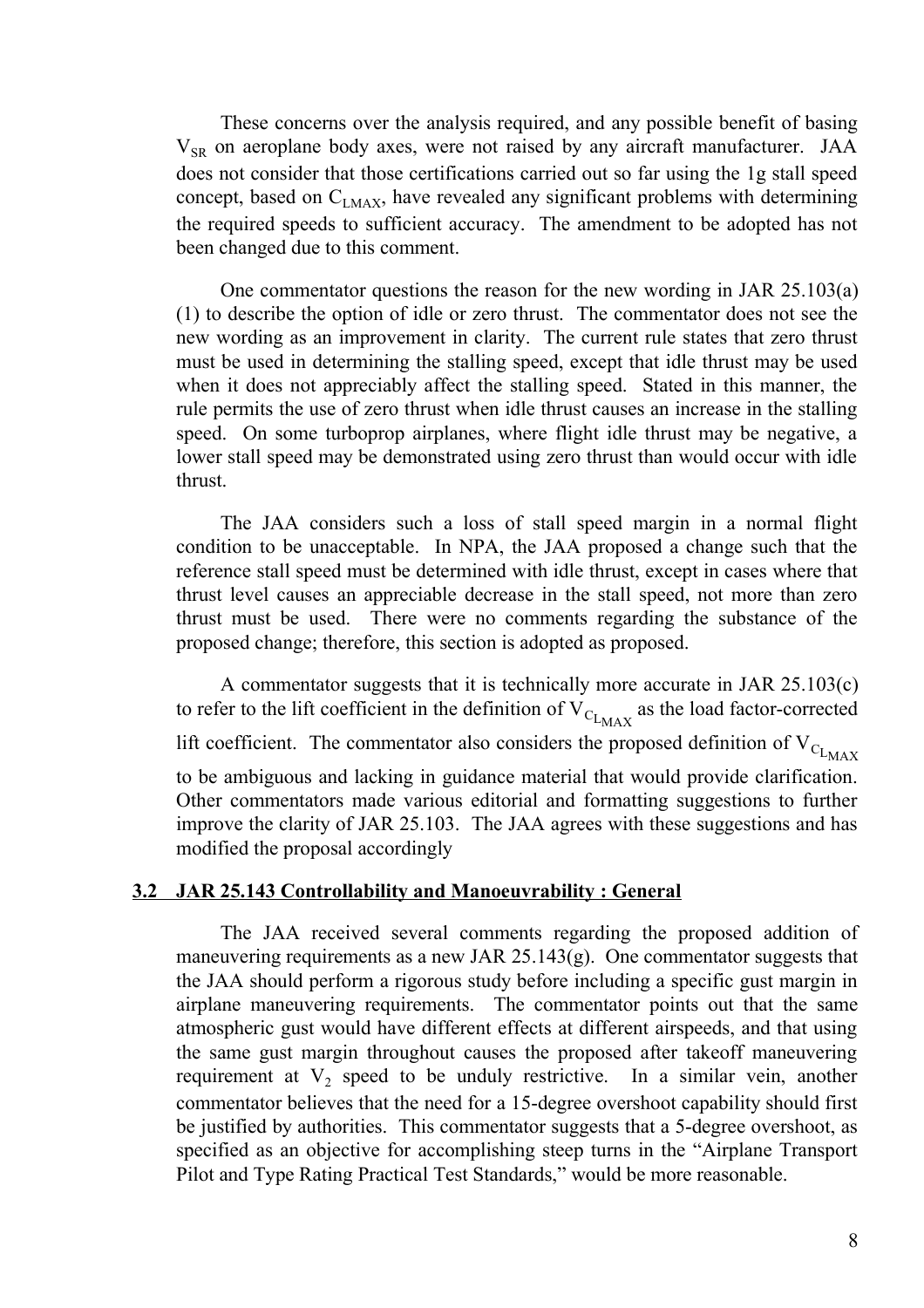Several commentators claim that the proposed maneuvering requirements, particularly the one associated with the final takeoff speed  $(V_{\text{FTO}})$ , are excessive and would be difficult to meet without increasing the operating speeds. One commentator notes that for an airplane equipped with a stick pusher that activates near  $C_{L_{MAX}}$ , due to design tolerances for the stick pusher and stall warning systems,  $V_2$  and  $V_{FTO}$  would most likely be set by the proposed maneuvering requirements rather than the 1.13 and 1.18 factors applied to  $V_{SR}$ , respectively. Another commentator notes that the maneuvering requirement associated with  $V_{FTO}$  relates to a one-engine-inoperative condition of short duration, after which the airplane is accelerated to the en route climb speed. This commentator suggests that a maneuvering bank angle of 30 degrees, the same as specified for the takeoff safety speed  $(V_2)$  one-engine-inoperative condition, would be more appropriate for this condition.

This commentator goes on to say that for many existing large transport category airplanes, an early onset of natural stall warning results in a larger stall warning margin than the minimum margin required by the regulations. At  $V_{FTO}$ , these airplanes would have a maneuvering capability to stall warning of less than the proposed 40 degrees of bank, possibly as low as 27 degrees. Requiring 40 degrees of bank capability would necessitate an increase in  $V_{FTO}$ , which could affect the net takeoff flight path used for clearance of distant obstacles. Either a different departure path may be necessary in the event of an engine failure, or takeoff weight may have to be reduced. The commentator considers the existing rule to be adequate, and the potential penalties associated with the JAA's proposal to be unjustifiable.

This commentator also questions whether the proposed 40 degree bank angle requirement at  $V_{FTO}$  was based on a 25 degree bank angle limit used by many current flight guidance systems. If so, this commentator considers such reasoning to be flawed in that not all flight guidance systems use 25 degrees as their bank angle limit. In some cases, flight guidance systems are limited to a 15 degree bank angle at the final takeoff speed.

As a final comment on this section, this commentator suggests that if the JAA believes that increased bank angles are appropriate for the en route flight paths, which are of longer time duration, this need should be addressed separately from the takeoff flight path requirements. However, the commentator does not consider it necessary to do so as this commentator is unaware of any associated safety issues.

The JAA disagrees that the maneuvering requirements specified in the proposed JAR 25.143(g) are excessive, including the proposed 40 degree bank angle requirement at  $V<sub>FTO</sub>$ . These maneuvering requirements are comparable to the maneuvering capability implied by the current regulations assuming the stall warning margin is near the regulatory minimum. Safety records and operating practices indicate that low speed maneuvering capability is a genuine concern.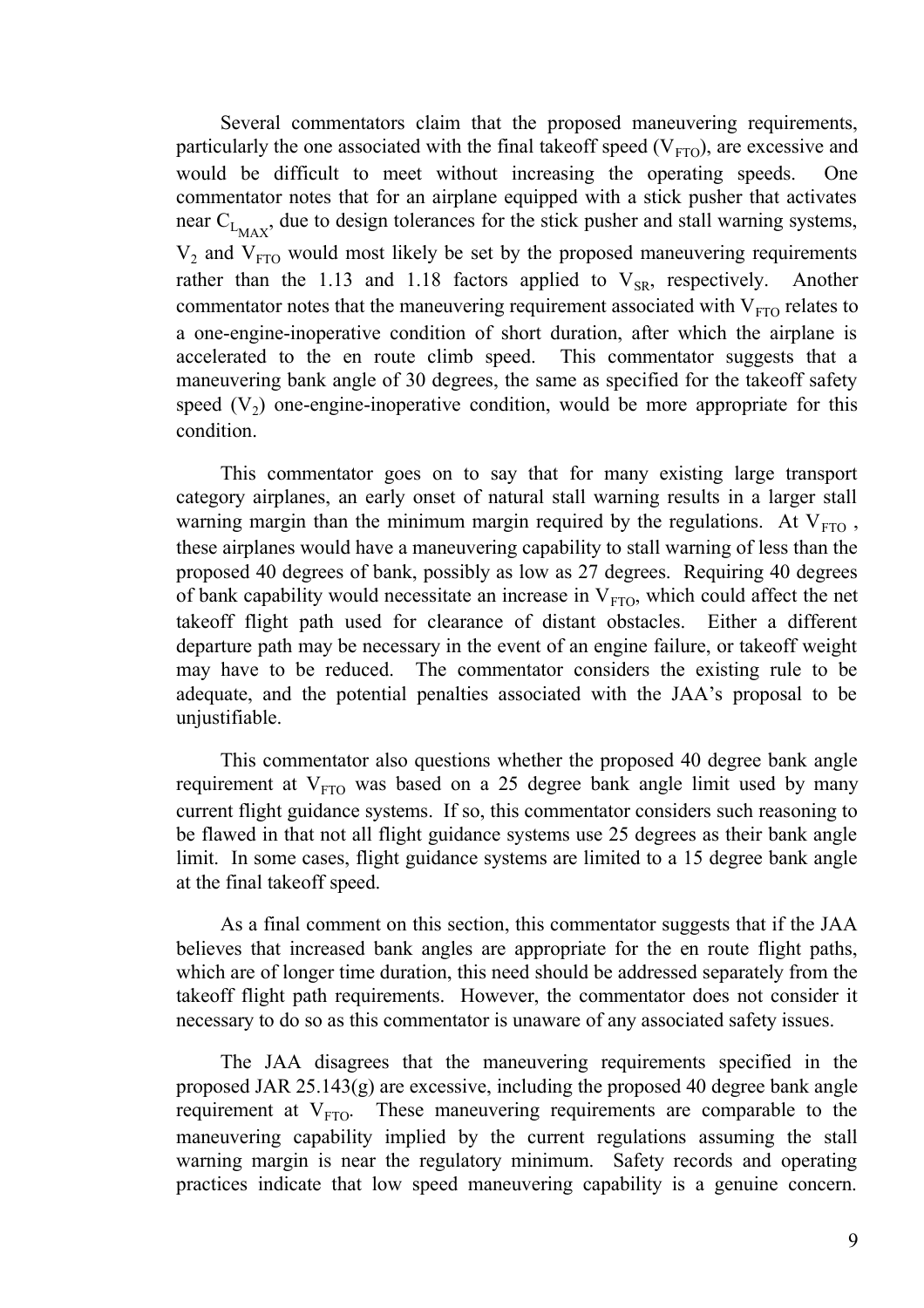Some airports necessitate close-in maneuvering on a regular or contingency basis. Accidents and incidents have occurred due to windshear, icing, and high-lift device anomalies. The ability to tolerate such operational conditions can depend on the maneuvering capability at the designated minimum operating speeds.

The proposed maneuvering requirements consist of the minimum bank angle capability the JAA deems adequate for the specified regimes of flight combined with a further 15 degrees of bank angle to provide a safety margin for various operational factors. These operational factors include both potential environmental conditions (e.g., turbulence, wind gusts) and an allowance for piloting imprecision (e.g., inadvertent overshoots). Because this safety margin does not represent either a specific gust margin or expected piloting precision alone, the JAA does not consider it necessary to either perform a rigorous study of the effect of atmospheric gusts nor to restrict the size of the margin to a piloting test standards objective as suggested by the commentators. The allowance and magnitude of the proposed bank angle margin is also consistent with typical industry practice.

The maneuvering requirement at  $V_2$  speed with one engine inoperative is derived from the 15 degree bank angle allowed after takeoff plus the specified 15 degree safety margin. At the higher speed of  $V_{FTO}$ , after the airplane has transitioned to the en route configuration and is farther along in the flight path, it is reasonable to require additional maneuvering capability appropriate to that phase of flight. The JAA considers an additional 10 degrees of maneuvering capability to be a reasonable expectation for a minimum capability after transitioning to the en route configuration and accelerating to the final takeoff climb speed. This same level of maneuvering capability exists on most transport category airplanes currently in service, and the JAA does not see a compelling reason to set a lower minimum standard. The JAA considers this same maneuvering capability (25 degrees of bank plus a 15 degree safety margin) to also be appropriate for the normal all-enginesoperating takeoff case as well as for the landing approach.

In addition to receiving comments on the minimum bank angles proposed for the new JAR 25.143(g), the JAA received comments on the footnotes accompanying the table of conditions to be demonstrated. A commentator notes that because the trigger point of an artificial stall warning device may vary with thrust or power setting, the proposed wording of footnote 1 may not cover the most critical condition for determining the airplane's maneuver margin. This commentator suggests adding the phrase "or any greater thrust or power if more critical" to the thrust/ power setting references in footnotes 1 and 3 to the table in JAR 25.143(g).

Although the JAA agrees with the intent of this comment, the JAA believes that the comment may stem from a misinterpretation of the proposed requirement. The condition specified in the proposed footnote 1 to JAR 25.143(g) represents the highest thrust or power setting for the applicable conditions of weight, altitude, and temperature. If system design features or other relevant characteristics result in any condition of weight, altitude, or temperature being more critical than another,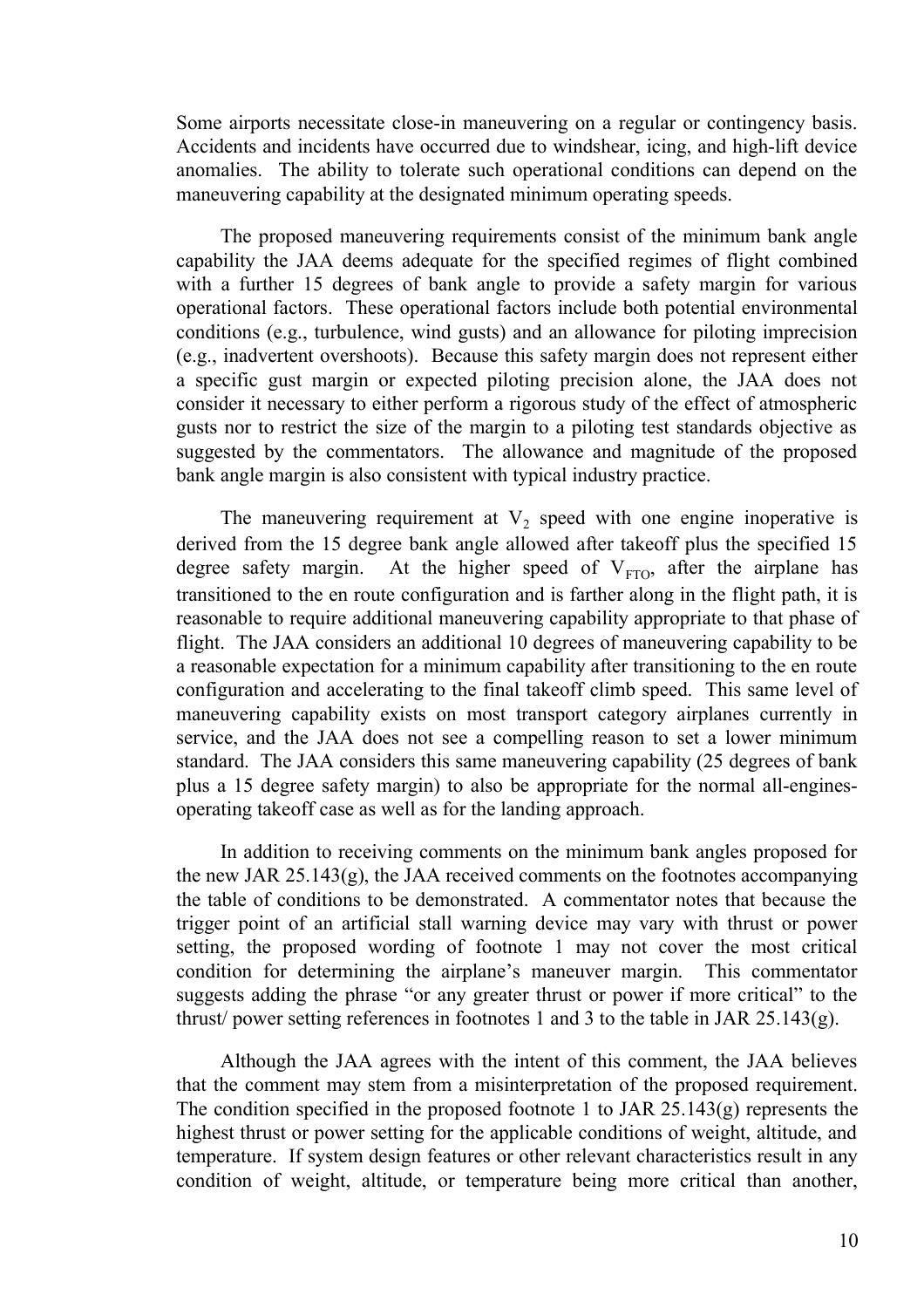compliance with this requirement must be demonstrated for the most critical condition of weight, altitude, and temperature. This point is addressed in the proposed ACJ  $25.143(g)(3)$ .

 The commentator further suggests simplifying the text of footnote 3 by replacing the JAA proposed text with, "The critical thrust or power for all engines operating should be that which in the event of an engine failure would result in the minimum climb gradient specified in 25.121, or any greater thrust or power if more critical." Although the JAA agrees with the intent of simplifying this footnote, the wording proposed in NPA is needed to address all-engines-operating climb procedures, such as those used for noise abatement, that may use a thrust or power setting less than that used during the takeoff. The suggestion regarding greater thrusts or power settings is addressed in the preceding paragraph.

JAR 25.143(g) is adopted as proposed.

# **3.3 JAR 25.145 Longitudinal control**

One commentator suggests that the NPA25B-215 proposal to replace " $V_s$ " with "the stall" in JAR25.145(a) is misleading and inaccurate relative to the NPA 25B-215 supporting discussion. The commentator believes that changing " $V_S$ " to "the stall" is unsatisfactory for two reasons: (1) "The stall" is a vague terminology that might generally be defined by JAR 25.201(d), but without defining the configuration (i.e., flaps, center-of-gravity position, power, etc.); and (2) The ACJ 25.145(a) of NPA 25B-215 states that the demonstration should only have to be conducted down to stall warning speed plus one second, which is less demanding than the proposed new JAR25.145(a). Therefore, the commentator suggests adding the words "In a deceleration" at the beginning of JAR25.145(a) and replacing the proposed reference to "the stall" with "one second after stall warning."

JAA does not intend for the change in the reference stall speed to alter the basic requirement of JAR25.145(a), namely that the capability exist on transport category airplanes, at the specified configurations and power settings, to pitch the nose down from any point in the stalling maneuver and regain the trim speed. The commentator's suggested change would reduce the stringency of the regulatory requirement, while depending on non-regulatory guidance material to provided assurances that equivalent capability is retained.

Because the JAA cannot rely on non-regulatory material to establish a capability required of the airplane, the JAA has not adopted the commentator's suggested change. However, to improve clarity, the words "the stall," proposed in NPA 25B-215 have been replaced by "stall identification (as defined in JAR 25.201(d))" in the adopted JAR 25.145(a). In addition, ACJ 25.145(a) addresses techniques to show compliance with this requirement..

#### **3.4 JAR 25.177**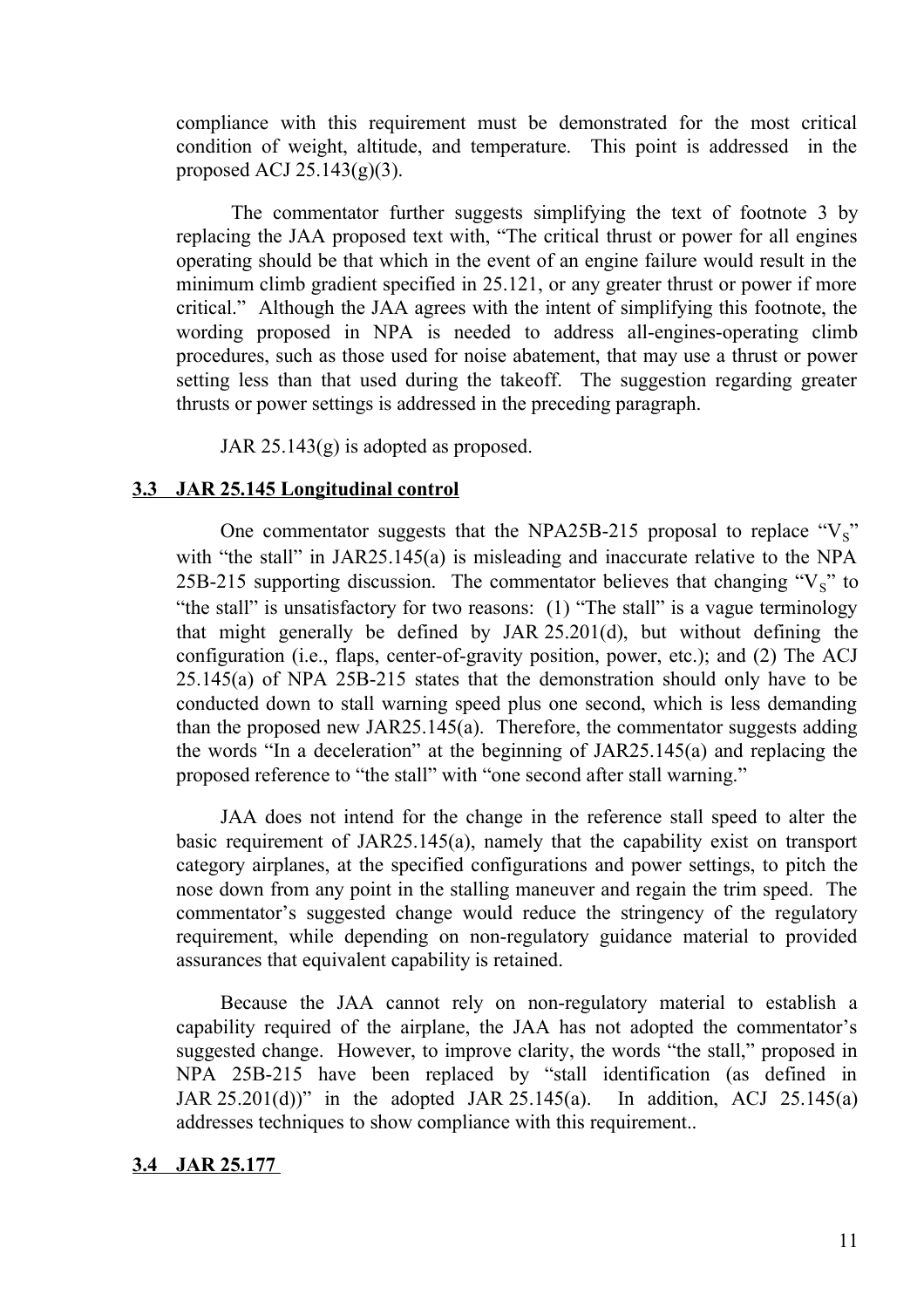Two comments were received regarding the flight test demonstrations to show compliance with JAR 25.177. Both comments were relative to the safety aspects of conducting full rudder sideslips at low airspeeds, as required by the current rule, although both commentators also noted that this situation may be exacerbated by the lower speeds that can result from the proposed change. The proposed change is not intended to result in overall lower speeds. Because these comments raise an issue on not only speed but also on rudder deflection that is beyond the scope of the NPA25B-215 proposals, JAR 25.177 has been adopted as proposed. These comments will be retained for consideration of potential future rulemaking to address the concerns expressed by the commentators.

# **3.5 JAR 25.207 Stall warning**

There were many comments on the proposed changes to the stall warning requirements of JAR 25.207. One commentator requests explicit criteria to address whether or not a stick shaker is required to provide stall warning, or if a visual or aural warning is sufficient. The issue of what constitutes an acceptable artificial stall warning is beyond the scope of this rulemaking. However, as stated in the current JAR 25.207(b) (and unchanged by this rulemaking), "a visual stall warning device that requires the attention of the crew within the cockpit is not acceptable by itself."

Several commentators took issue with the proposed three percent or three knots stall warning margin of JAR 25.207(c). One commentator believes that the proposal represents an unjustified increase in the severity of this requirement relative to the current rules. This commentator notes that a requirement for stall warning to begin one percent above the 1-g stall speed would be equivalent to the current requirement of a seven percent margin from the minimum speed obtained in the stalling maneuver. As a compromise, this commentator suggests a two percent or two knot stall warning margin relative to the redefined reference stall speed. Another commentator has a concern over possible difficulties in showing compliance with the proposed arbitrary numerical margin for airplanes with a gradual loss of lift as the angle-of-attack for maximum lift is exceeded. Both of these commentators request that any increase in the severity of this requirement: (1) be tempered such that inappropriate design changes are not imposed for small shortfalls in meeting the strict numerical criteria; and (2) be taken into account in the Aviation Rulemaking Advisory Committee (ARAC) discussions of stall warning margin when operating in icing conditions.

Another commentator has concerns that the change in stall warning margin requirements will reduce the margin that is currently required and therefore would not retain the existing level of safety. This commentator believes that the proposed margin would not represent a reasonable balance between providing the pilot with enough warning to avert an impending stall and providing adequate maneuvering capability at the minimum operating speeds. This commentator suggests retaining the current FAA standard of seven knot stall warning margin from the reference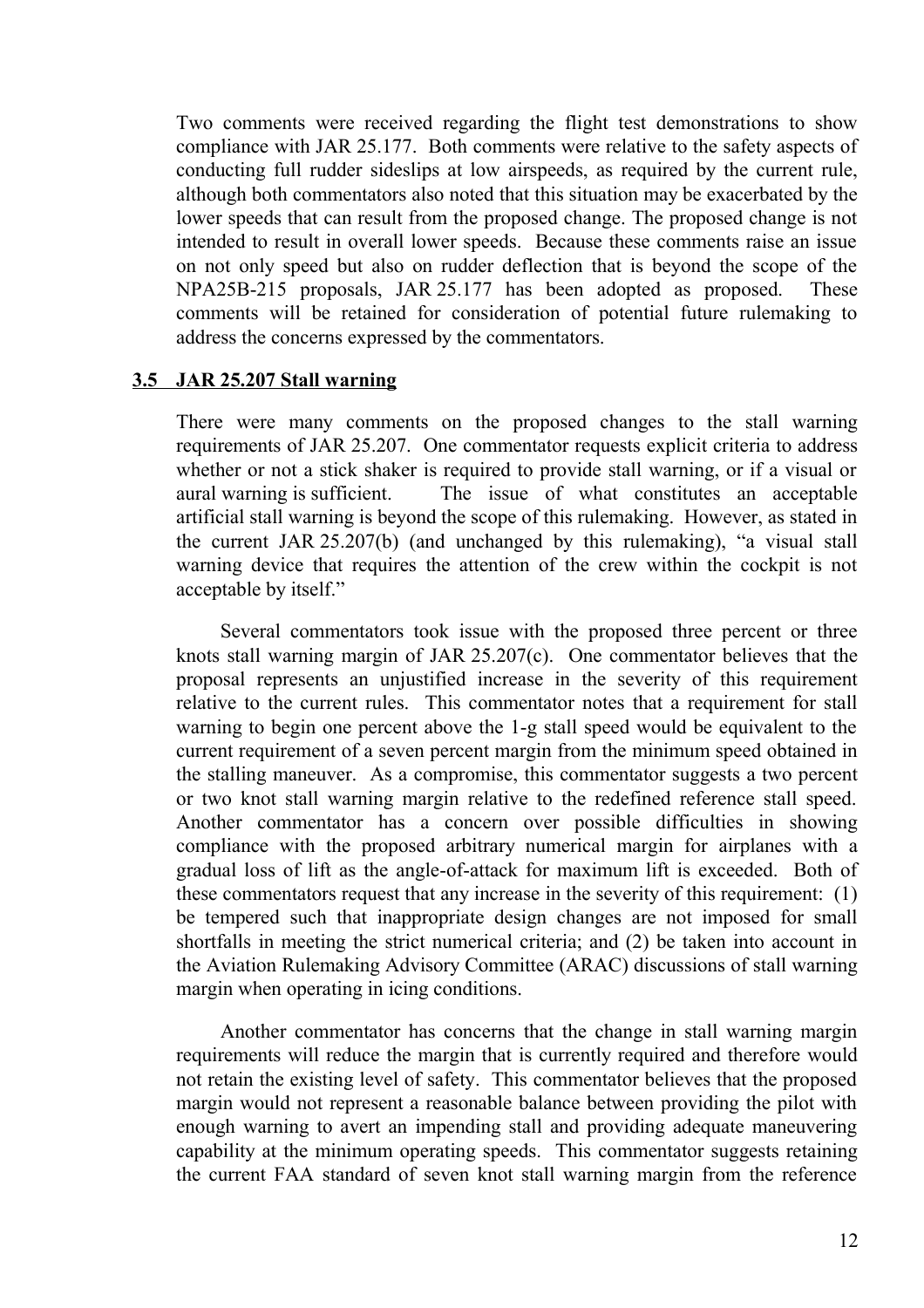stall speed, even though the reference stall speed would be redefined as the 1-g stall speed, in order to retain the existing level of safety.

Another commentator considers the proposed JAR 25.207(c) to represent an unjustified increase in the currently required minimum stall warning margin that would inhibit use of part of the airplane flight envelope within which the airplane is controllable without risk of structural damage. The commentator remarks that in windshear avoidance maneuvers, the likelihood of escape is maximized by flying at the minimum controllable airspeed. The commentator also disagrees with the statement made in NPA 25B-215 that a speed lower than the 1-g stall speed represents a transient flight condition. The commentator notes that in steady climbing flight, the lift force needed to sustain steady flight is less than the airplane weight, and for larger climb angles, steady flight is sustainable at speeds lower than the 1-g stall speed. This commentator suggests revising the proposed JAR 25.207(c) to require the stall warning to begin at the greater of: (1) a speed higher than either one knot or one percent higher than the reference stall speed; or (2) seven knots or seven percent higher than the speed at the occurrence of a stall (as defined in JAR 25.201(d)).

Other comments were received on the proposed JAR 25.207(c) relative to the engine thrust or power setting associated with the proposed three percent or three knot stall warning margin. Two commentators support removing the reference to "engines idling and throttles closed" so that the same stall warning margin would apply to all power and thrust settings. One commentator suggests that to be consistent with the proposed JAR  $25.103(a)(1)$  it is unnecessary to refer to throttles. This commentator also questions why the proposal states that "JAR 25.103(a)(5) does not apply" when defining the reference stall speed to be used in connection with this requirement.

In combination with adopting the 1-g stall speed as the appropriate benchmark for the low speed end of an airplane's limit flight envelope, the JAA considers a warning three knots or three percent prior to reaching this speed to be the minimum margin needed to prevent the crew from inadvertently slowing beyond this speed. A categorical statement regarding the severity of this requirement relative to the current requirement cannot be made since the effect of the change in the reference stall speed will vary with airplane type (and with the high lift device configuration on a given type).

The JAA does not consider the proposed stall warning margin to unduly restrict access to useable parts of the airplane flight envelope. Relative to windshear escape, the dynamic nature of windshear warrants, if anything, a larger speed margin to the stalled condition. Using current windshear escape procedures, frequent and irregular penetrations of the stall warning margin are more likely to occur. This type of trained maneuver was not envisioned when the current stall warning requirements were promulgated. Regarding the comment that for climbing flight the lift force will be less than the airplane's weight, this condition is irrelevant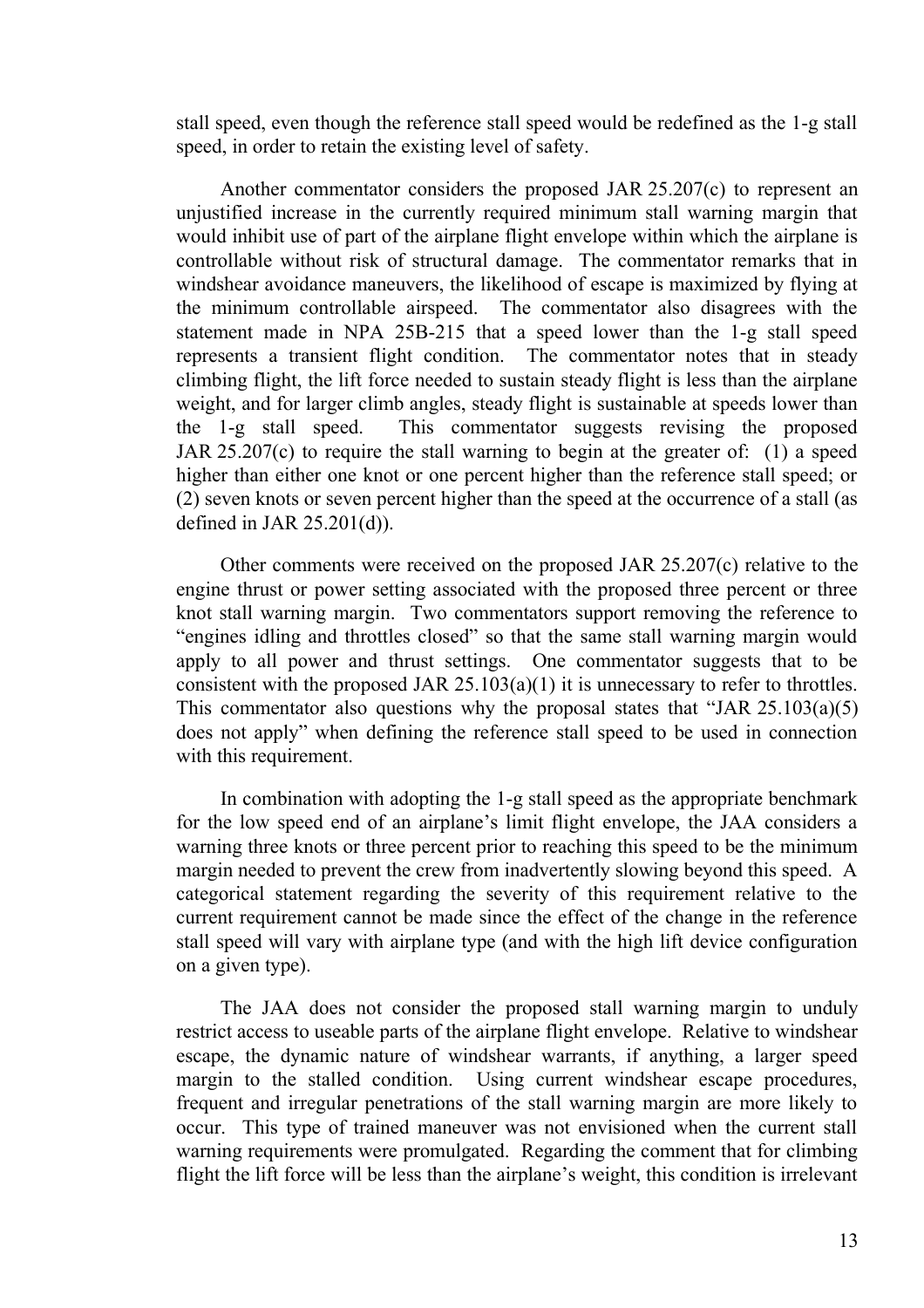for establishing the reference stall speed or defining a reasonable stall warning margin. The JAA believes that the intent of the proposal is sufficiently clear in this respect.

The JAA agrees that the stall warning margin for other than idle thrust or power settings should be addressed. The JAA did not intend to restrict consideration of the adequacy of the stall warning margin to only the idle thrust or power condition. The general requirement for a stall warning with sufficient margin to prevent inadvertently stalling prescribed by JAR 25.207(a) applies to all normal configurations and flight conditions. The three knot or three percent warning margin reference in the proposed JAR 25.207(c) would specifically quantify this requirement for the conditions under which  $V_{SR}$  is determined. At other conditions, the JAA would have expected an equivalent margin to that prescribed by JAR 25.207(c). However, there is an inherent difficulty in either specifying an appropriate warning margin or determining an equivalent warning margin to that specified in the proposed JAR 25.207(c) for conditions other than idle thrust or power, straight flight, and the center-of-gravity position defined in the proposed JAR 25.103(a)(5), because  $V_{SR}$  is undefined for those other conditions.

In response to the comments, and to clarify the situation regarding the acceptable stall warning margin for conditions other than those under which  $V_{SR}$  is defined, the JAA has decided to revise the proposed JAR 25.207(c) by retaining the criteria of the current JAR 25.207 (c) which specifies that stall warning must begin at least five knots or five percent, whichever is greater, prior to the speed at which the airplane is considered stalled (as defined in JAR 25.201(d)). This criteria is not limited to specific conditions of thrust or power, throttle position, or center-ofgravity position, and moreover it insures a clear equivalent safety with the current rule.

The proposed three knot or three percent (whichever is greater) stall warning margin requirement relative to  $V_{SR}$  is retained in JAR 25.207(d) as an additional criterion applicable to that specific flight condition. The reference to throttles has been removed, as has the statement that the proposed JAR 25.103(a)(5) should not apply when defining the reference stall speed to be used in connection with this requirement. In response to the commentator's question, the reference to JAR 25.103(a)(5) had been proposed because the proposed definition of the reference stall speed would have required that the center-of-gravity position for determining the reference stall speed would be that which results in the highest value of the reference stall speed. Since the center-of-gravity position at which the proposed three knot or three percent stall warning requirement would apply was not specified, it presumably would apply to all center-of-gravity positions. Therefore, without the proposed statement, a literal interpretation of the proposed requirement would have required the stall warning speed at any center-of-gravity position to be three knots or three percent above the stall speed evaluated at the most adverse center-of-gravity position. This was not the intention. Any evaluation of the effect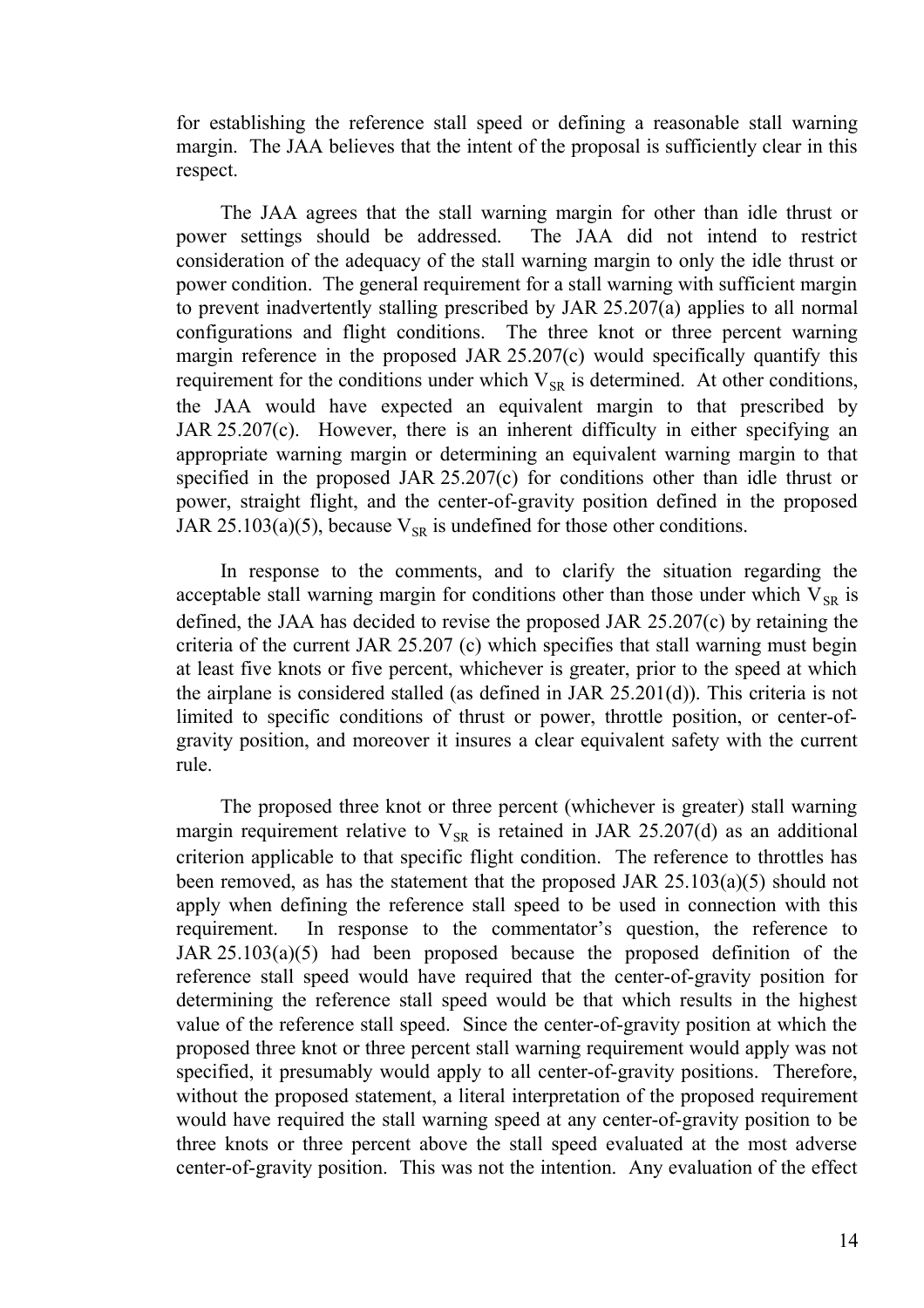of center-of-gravity position on the stall warning margin should be based on the same center-of-gravity position for both the stall speed and the stall warning speed.

The proposed wording, along with additional explanatory material provided in ACJ 25.207(c) and (d) was intended to clarify that for center-of-gravity positions other than that specified in the proposed JAR  $25.103(a)(5)$ , the same center-ofgravity position should be used for both the stall speed and the stall warning speed. However, due to the potential for confusion over the proposed wording, and because the explicit stall warning speed margin prescribed by the proposed JAR 25.207(c) only applies to the conditions under which  $V_{SR}$  is determined, the proposed wording regarding center-of-gravity position has been removed. Instead, the center-ofgravity position specified in JAR 25.103(b)(5) (re-numbered from the proposed JAR  $25.103(a)(5)$ ) has been included in the list of conditions for which the specific three knot or three percent stall warning margin of the adopted JAR 25.207(d) applies. For other center-of-gravity positions, the acceptable stall warning margin is now addressed in the adopted JAR 25.207(c).

Because of the differences between naturally stalling airplanes and those that employ a device to abruptly push the nose down at a selected angle of attack to identify the stall, the JAA proposed that the stall warning margin for airplanes that employ these devices would be required to be five knots or five percent prior to the speed at which the device activates. The application of JAR 25.207(d), as adopted, in combination with the adopted new requirement of JAR 25.103(d) will ensure that there must be a 5 knot or 5 percent stall warning margin relative to  $V_{SR}$  for these airplanes. Therefore, the proposed JAR 25.207(d) is removed.

The stall speed margins required by the adopted JAR 25.207(c) and (d) must be available in terms of calibrated airspeed. Normally, test demonstrations at the conditions specified in JAR 25.201 (Stall demonstration) will be sufficient to show compliance with these requirements. However, if the stall warning margin for a particular airplane type varies significantly with power or thrust, center-of-gravity position, bank angle, of some other characteristic, additional test conditions may be necessary.

As with other JAR 25 requirements, shortfalls in demonstrating compliance with the literal terms of the stall warning margin requirements would necessitate either a design change, an exemption, or features that would provide equivalent safety using an alternate means of compliance. Other rulemaking projects in which the stall warning margin is an issue (e.g., discussions of flight in icing conditions by the Flight Test Harmonisation Working group) will be considered on their own merits.

Several commentators objected to the accelerated stall warning margin requirement proposed as a new JAR 25.207(e). Some of the commentators claim that, in some cases, attempts to demonstrate compliance with this proposed requirement during flight testing resulted in maneuvers that the commentators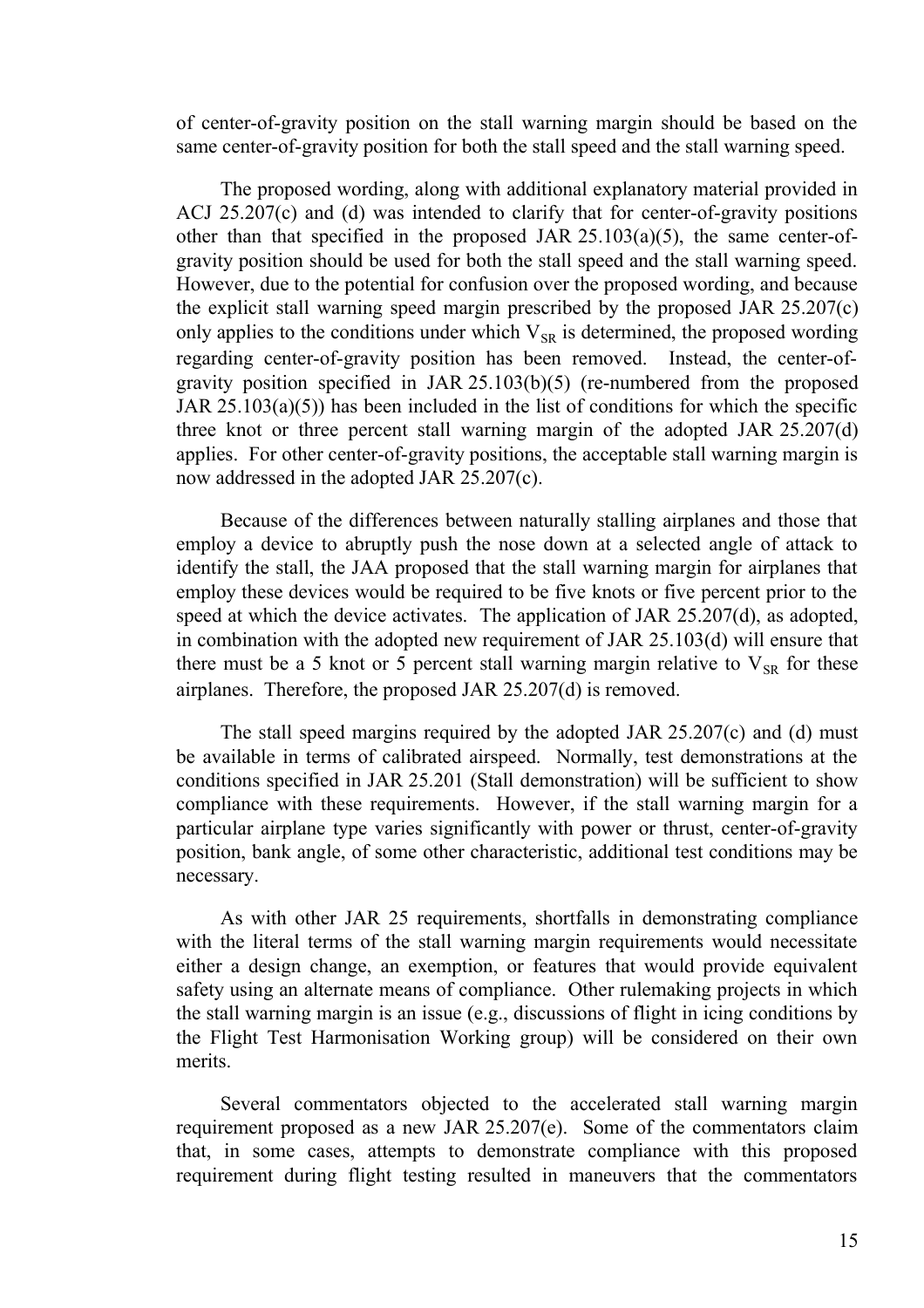consider inappropriate for a transport category airplane. These commentators provided several examples of the maneuvers they described as inappropriate. Other commentators noted that the phrase "to prevent stalling" needs further clarification. One commentator questioned the lack of a bank angle stipulation in the proposed requirement and provided an analysis indicating that bank angles of about 45 degrees have the greatest effect on aerodynamics. This commentator also claims that a prescribed load factor and deceleration rate are not simultaneously achievable at  $C_{L_{MAX}}$ . . The commentator suggests revising the proposed JAR 25.207(e) to specify 30 degree banked turns (for consistency with the turning flight stall characteristics demonstration required by JAR 25.201(a)) with accelerated rates of entry into the stall, up to the greater of 1.5g load factor and 3 knots per second speed reduction. This suggestion was made by other commentators as well.

The JAA acknowledges that detailed guidance material is needed to ensure an appropriate and consistent demonstration of compliance with the proposed accelerated stall warning requirement

The purpose of the proposed requirement is to ensure that adequate stall warning exists to prevent an inadvertent stall under the most demanding conditions likely to occur in normal flight. The proposed conditions of 1.5g and a three kt/sec entry rate (i.e., airspeed deceleration rate) correspond to the steep turn maneuver prescribed in FAR regulation part 121, Appendices E and F for pilot initial and proficiency training, respectively, plus some margin for error (three degrees more bank and a decreasing airspeed). The elevated load factor will emphasize any adverse stall characteristics, such as wing drop or asymmetric wing flow breakdown, while also investigating Mach and potential aeroelastic effects on available lift. The proposed three kt/sec deceleration rate is intended to result in a reasonable penetration beyond the onset of stall warning. A 30-degree banked turn maneuver, as proposed by several of the commentators, produces a load factor of only 1.15g, which the JAA does not consider high enough to evaluate the effect of elevated load factor on the capability to prevent an inadvertent stall.

As noted by one of the commentators, the bank angle used during the maneuver to demonstrate compliance with this proposed requirement may affect the airplane's stall characteristics. However, this aspect is considered secondary to the primary effect of an elevated load factor on the stall warning margin. For this reason, as adopted, JAR 25.207(e) prescribes a load factor rather than a bank angle. An acceptable means of producing this load factor would be a 48-degree banked turn in level flight.

As adopted, JAR 25.207(e) requires an airspeed deceleration rate of at least two knots per second instead of rates up to three knots per second. This change clarifies the intent of achieving a reasonable deceleration rate rather than one specific value and will result in the intended penetration beyond the onset of stall warning. It is anticipated that with typical test techniques, requiring a deceleration rate of greater than two knots per second will result in deceleration rates close to